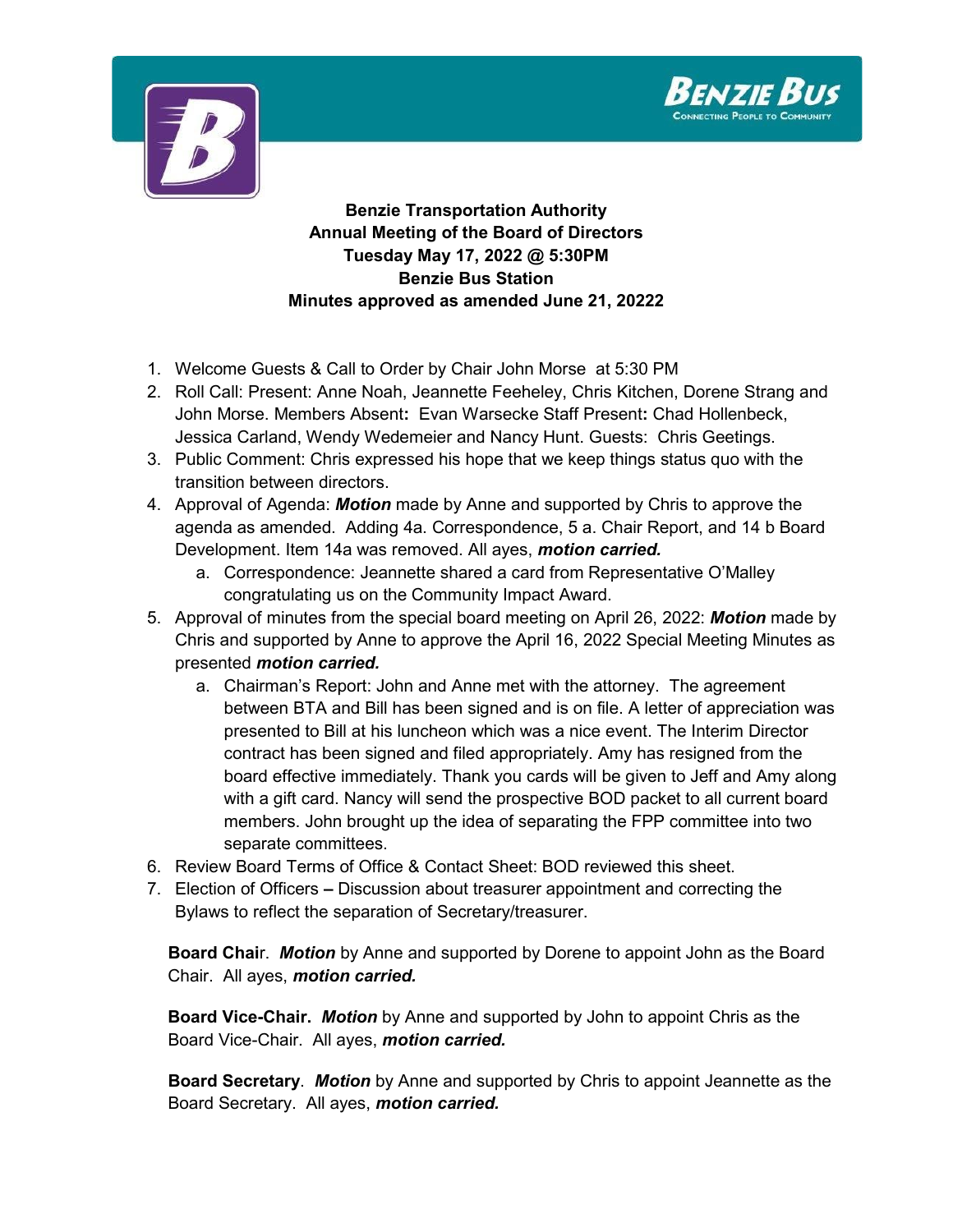**Board Treasurer**. *Motion* by Chris and supported by Anne to appoint Dorene as the Board Treasurer. All ayes, *motion carried.*

**8.** Committee Assignments – Discussion about whether to switch to a meeting of the whole. The decision was made to wait until the board seats are filled and discuss further. Committees will provide meeting minutes and future meeting dates to the full board at the following board meeting**.** 

| <b>Finance, Personnel &amp; Policy</b> | <b>Marketing &amp; Outreach</b> | <b>Executive &amp; Operations</b> |
|----------------------------------------|---------------------------------|-----------------------------------|
| John Morse, ex-officio                 | Anne Noah                       | Chris Kitchen                     |
| Jeannette Feeheley                     | <b>Chris Kitchen</b>            | Jeannette Feeheley                |
| Dorene Strang                          |                                 | Dorene Strang                     |
|                                        |                                 | John Morse                        |
|                                        |                                 | <b>County Commissioner</b>        |

## 9. **Dates and Times of Regular Board Meetings for July 2022 – May 2023:**

July 19, 2022 September 20, 2022 November 15, 2022 January 17, 2023 March 21, 2023

## **May 16, 2023 (Annual)**

10. Named Depositories and Authorized Signatures at Honor State Bank: *Motion* by Anne to name Honor State Bank and Michigan Class as depositories. Support by Chris. All ayes, *motion carried. Motion* by Chris and supported by Anne to authorize Nancy Hunt, John Morse, Jessica Carland and Chad Hollenbeck as authorized signatories at HSB. All ayes, *motion carried.* Discussion about adding State Savings Bank as a depository. To be investigated in the future.